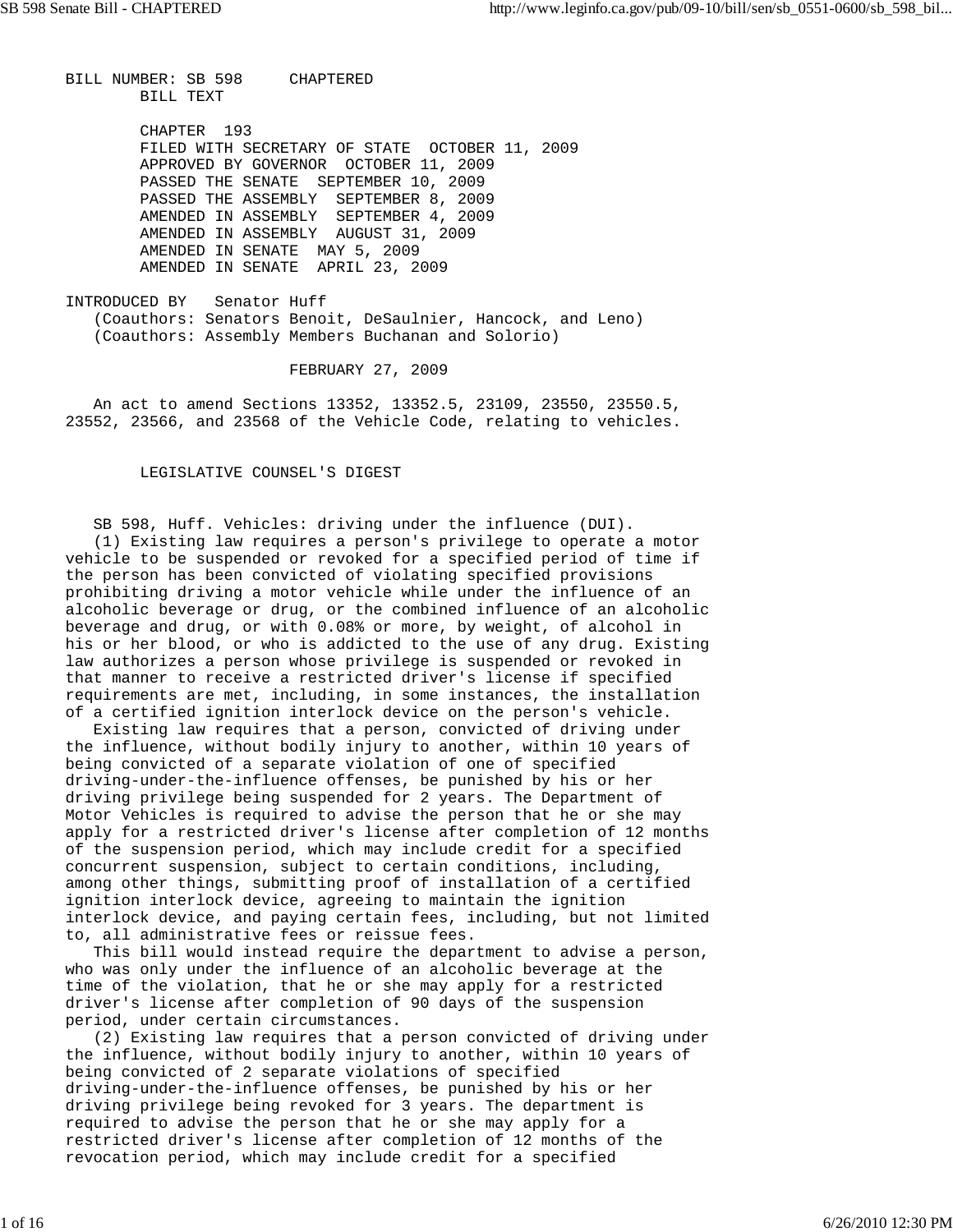concurrent suspension, subject to certain conditions, including, among other things, satisfactory completion of 12 months of an 18-month or 30-month driving-under-the-influence program, submitting proof of installation of a certified ignition interlock device, agreeing to maintain the ignition interlock device, and paying certain fees.

 This bill would instead require the department to advise a person, who was found to be only under the influence of an alcoholic beverage at the time of the violation, of his or her ability to apply for a restricted driver's license after completion of 6 months of the revocation period, subject to certain conditions, including that if the person is convicted of a specified offense that person subsequently satisfactorily provides proof of enrollment in an 18-month or 30-month driving-under-the-influence program, as prescribed. The bill would require the person to pay a fee sufficient to cover the costs of administration, as determined by the department.

 (3) This bill would require that a person convicted of driving under the influence of any drug or the combined influence of any drug and an alcoholic beverage, without bodily injury to another, within 10 years of being convicted of a separate violation of one of the specified driving-under-the-influence offenses, be punished by his or her driving privilege being revoked for 2 years. This bill would authorize the department to reinstate the privilege provided certain conditions are met. This bill would require the department to advise the person that he or she may apply for a restricted driver's license after completion of 12 months of the suspended period, subject to certain conditions including, among other things, that the person provides proof of enrollment in an 18-month or 30-month driving-under-the-influence program, as prescribed.

 (4) This bill would also require a person convicted of driving under the influence of any drug or the combined influence of any drug and an alcoholic beverage, without bodily injury to another, within 10 years of being convicted of 2 separate violations of specified driving-under-the-influence offenses, be punished by his or her driving privilege being revoked for 3 years. This bill would authorize the department to reinstate the privilege provided certain conditions are met. This bill would require the department to advise the person that he or she may apply for a restricted driver's license after completion of 12 months of the suspended period, subject to certain conditions, including, among other things, that the person has satisfactorily completed the initial 12 months of an 18-month or 30-month driving-under-the-influence program as prescribed.

(5) This bill would make other conforming changes.

(6) This bill would become operative on July 1, 2010.

## THE PEOPLE OF THE STATE OF CALIFORNIA DO ENACT AS FOLLOWS:

 SECTION 1. Section 13352 of the Vehicle Code is amended to read: 13352. (a) The department shall immediately suspend or revoke the privilege of a person to operate a motor vehicle upon the receipt of an abstract of the record of a court showing that the person has been convicted of a violation of Section 23152 or 23153, subdivision (a) of Section 23109, or Section 23109.1, or upon the receipt of a report of a judge of the juvenile court, a juvenile traffic hearing officer, or a referee of a juvenile court showing that the person has been found to have committed a violation of Section 23152 or 23153 or subdivision (a) of Section 23109 or Section 23109.1. If an offense specified in this section occurs in a vehicle defined in Section 15210, the suspension or revocation specified below shall apply to the noncommercial driving privilege. The commercial driving privilege shall be disqualified as specified in Sections 15300 to 15302, inclusive. For the purposes of this section, suspension or revocation shall be as follows: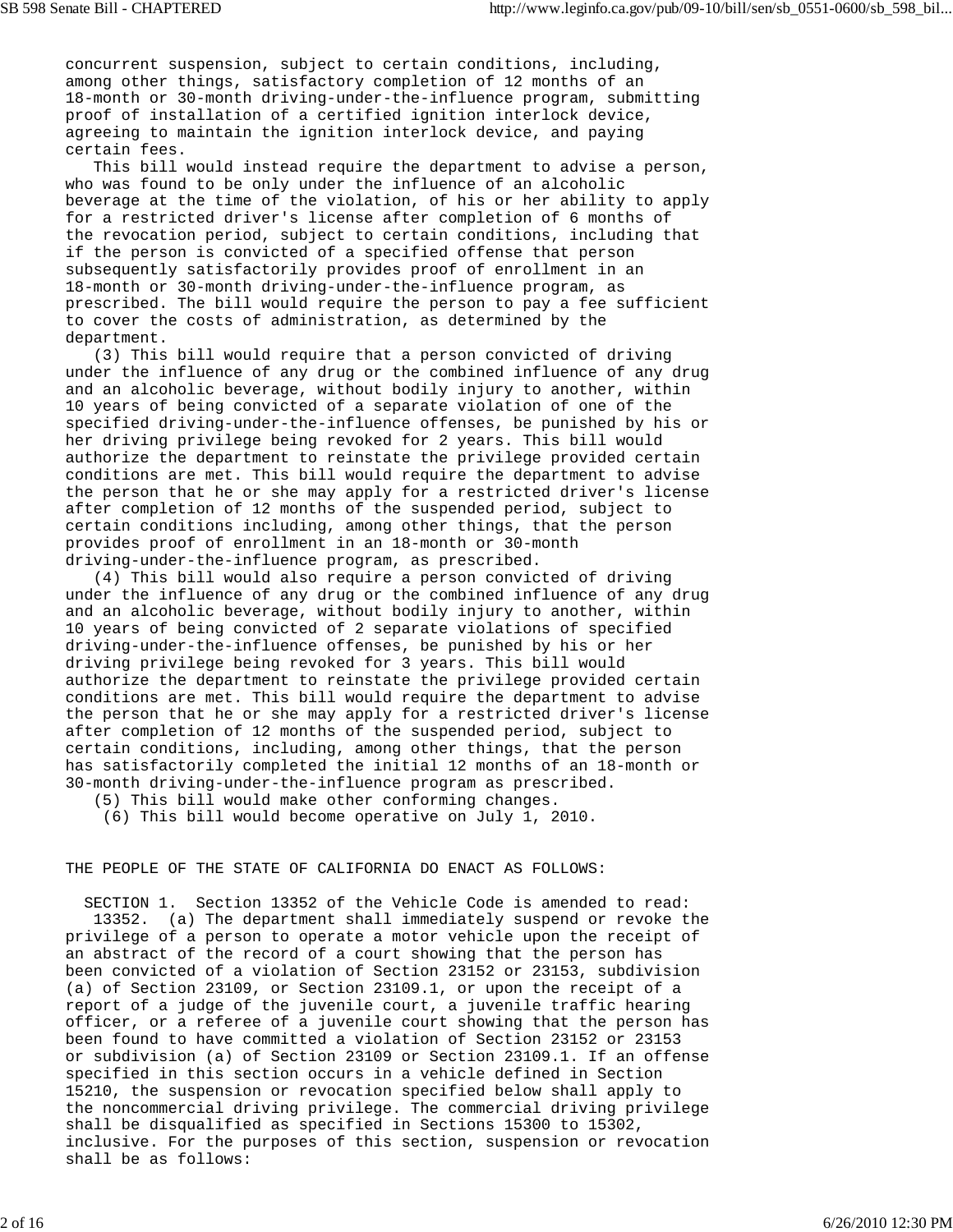(1) Except as required under Section 13352.1 or 13352.4, upon a conviction or finding of a violation of Section 23152 punishable under Section 23536, the privilege shall be suspended for a period of six months.

 The privilege may not be reinstated until the person gives proof of financial responsibility and gives proof satisfactory to the department of successful completion of a driving-under-the-influence program licensed pursuant to Section 11836 of the Health and Safety Code described in subdivision (b) of Section 23538. If the court, as authorized under paragraph (3) of subdivision (b) of Section 23646, elects to order a person to enroll in, participate in, and complete either program described in subdivision (b) of Section 23542, the department shall require that program in lieu of the program described in subdivision (b) of Section 23538. For the purposes of this paragraph, enrollment in, participation in, and completion of an approved program shall be subsequent to the date of the current violation. Credit may not be given to any program activities completed prior to the date of the current violation.

 (2) Upon a conviction or finding of a violation of Section 23153 punishable under Section 23554, the privilege shall be suspended for a period of one year. The privilege may not be reinstated until the person gives proof of financial responsibility and gives proof satisfactory to the department of successful completion of a driving-under-the-influence program licensed pursuant to Section 11836 of the Health and Safety Code as described in subdivision (b) of Section 23556. If the court, as authorized under paragraph (3) of subdivision (b) of Section 23646, elects to order a person to enroll in, participate in, and complete either program described in subdivision (b) of Section 23542, the department shall require that program in lieu of the program described in Section 23556. For the purposes of this paragraph, enrollment, participation, and completion of an approved program shall be subsequent to the date of the current violation. Credit may not be given to any program activities completed prior to the date of the current violation.

 (3) Except as provided in Section 13352.5, upon a conviction or finding of a violation of Section 23152 punishable under Section 23540, and if the person was found to be only under the influence of an alcoholic beverage at the time of the violation of Section 23152, the privilege shall be suspended for two years. The privilege may not be reinstated until the person gives proof of financial responsibility and gives proof satisfactory to the department of successful completion of a driving-under-the-influence program licensed pursuant to Section 11836 of the Health and Safety Code as described in subdivision (b) of Section 23542. For the purposes of this paragraph, enrollment in, participation in, and completion of an approved program shall be subsequent to the date of the current violation. Credit shall not be given to any program activities completed prior to the date of the current violation. The department shall advise a person convicted or found to be in violation of subdivision (a) or (b) of Section 23152 that after completion of 90 days of the suspension period, which may include credit for a suspension period served under subdivision (c) of Section 13353.3, the person may apply to the department for a restricted driver's license. Eligibility for the restricted driver's license is subject to the following conditions:

 (A) The person has satisfactorily provided, subsequent to the violation date of the current underlying conviction, either of the following:

 (i) Proof of enrollment in an 18-month driving-under-the-influence program licensed pursuant to Section 11836 of the Health and Safety Code.

 (ii) Proof of enrollment in a 30-month driving-under-the-influence program licensed pursuant to Section 11836 of the Health and Safety Code, if available in the county of the person's residence or employment.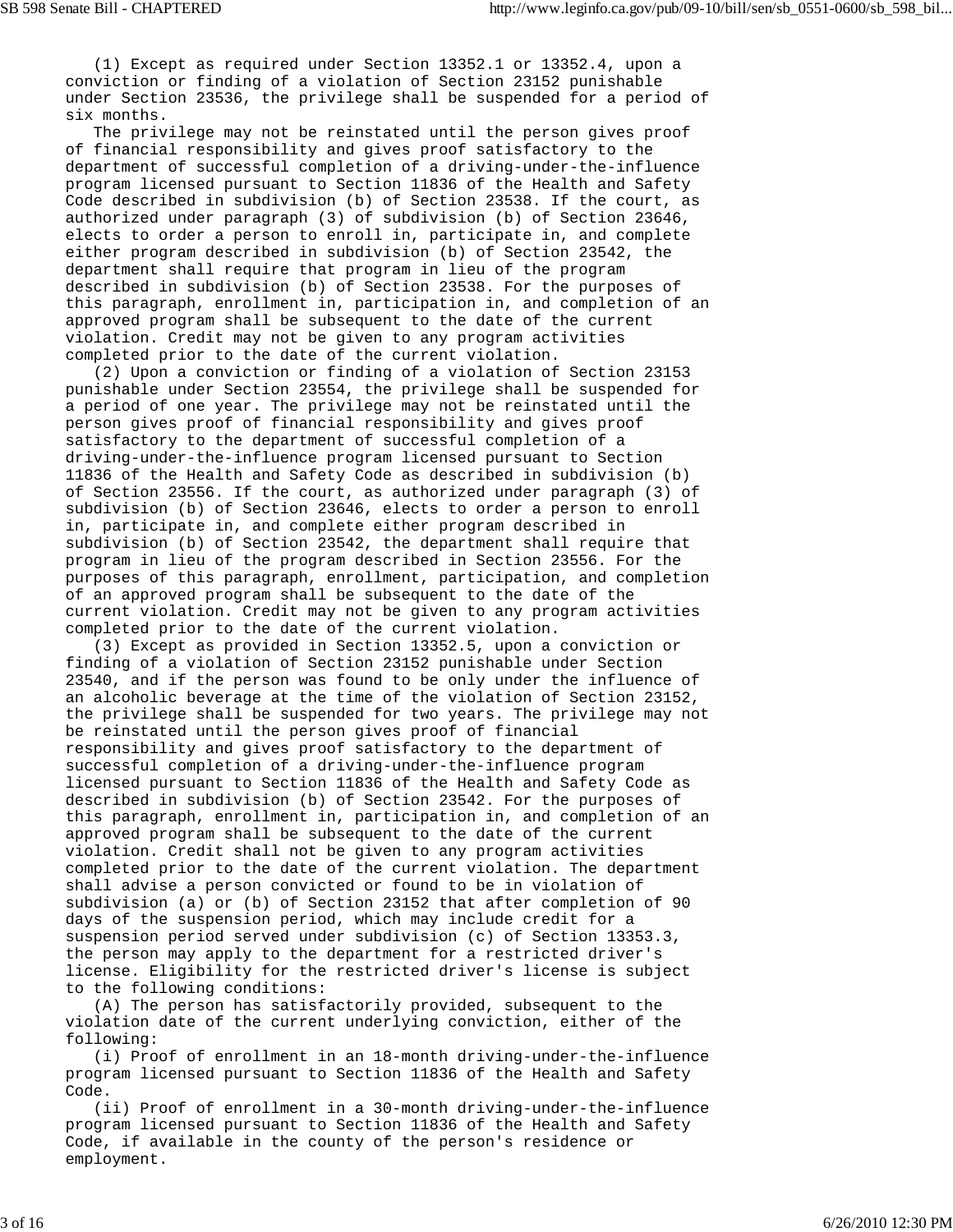(B) The person agrees, as a condition of the restriction, to continue satisfactory participation in the program described in subparagraph (A). (C) The person submits the "Verification of Installation" form described in paragraph (2) of subdivision (g) of Section 13386. (D) The person agrees to maintain the ignition interlock device as required under subdivision (g) of Section 23575. (E) The person provides proof of financial responsibility, as defined in Section 16430. (F) The person pays all reissue fees and any restriction fee required by the department. (G) The person pays to the department a fee sufficient to cover the costs of administration of this paragraph, as determined by the department. (H) The restriction shall remain in effect for the period required in subdivision (f) of Section 23575. (4) Except as provided in this paragraph, upon a conviction or finding of a violation of Section 23153 punishable under Section 23560, the privilege shall be revoked for a period of three years. The privilege may not be reinstated until the person gives proof of financial responsibility, and the person gives proof satisfactory to the department of successful completion of a driving-under-the-influence program licensed pursuant to Section 11836 of the Health and Safety Code, as described in paragraph (4) of subdivision (b) of Section 23562. For the purposes of this paragraph, enrollment in, participation in, and completion of an approved program shall be subsequent to the date of the current violation. Credit shall not be given to any program activities completed prior to the date of the current violation. The department shall advise the person that after the completion of 12 months of the revocation period, which may include credit for a suspension period served under subdivision (c) of Section 13353.3, the person may apply

to the department for a restricted driver's license, subject to the following conditions:

 (A) The person has satisfactorily completed, subsequent to the violation date of the current underlying conviction, either of the following:

 (i) The initial 12 months of an 18-month driving-under-the-influence program licensed pursuant to Section 11836 of the Health and Safety Code.

 (ii) The initial 12 months of a 30-month driving-under-the-influence program licensed pursuant to Section 11836 of the Health and Safety Code, if available in the county of the person's residence or employment, and the person agrees, as a condition of the restriction, to continue satisfactory participation in that 30-month program.

 (B) The person submits the "Verification of Installation" form described in paragraph (2) of subdivision (g) of Section 13386.

 (C) The person agrees to maintain the ignition interlock device as required under subdivision (g) of Section 23575.

 (D) The person provides proof of financial responsibility, as defined in Section 16430.

 (E) The person pays all applicable reinstatement or reissue fees and any restriction fee required by the department.

 (F) The restriction shall remain in effect for the period required in subdivision (f) of Section 23575.

 (5) Except as provided in this paragraph, upon a conviction or finding of a violation of Section 23152 punishable under Section 23546, and if the person was found to be only under the influence of an alcoholic beverage at the time of the violation of Section 23152, the privilege shall be revoked for a period of three years. The privilege may not be reinstated until the person files proof of financial responsibility and gives proof satisfactory to the department of successful completion of one of the following programs: an 18-month driving-under-the-influence program licensed pursuant to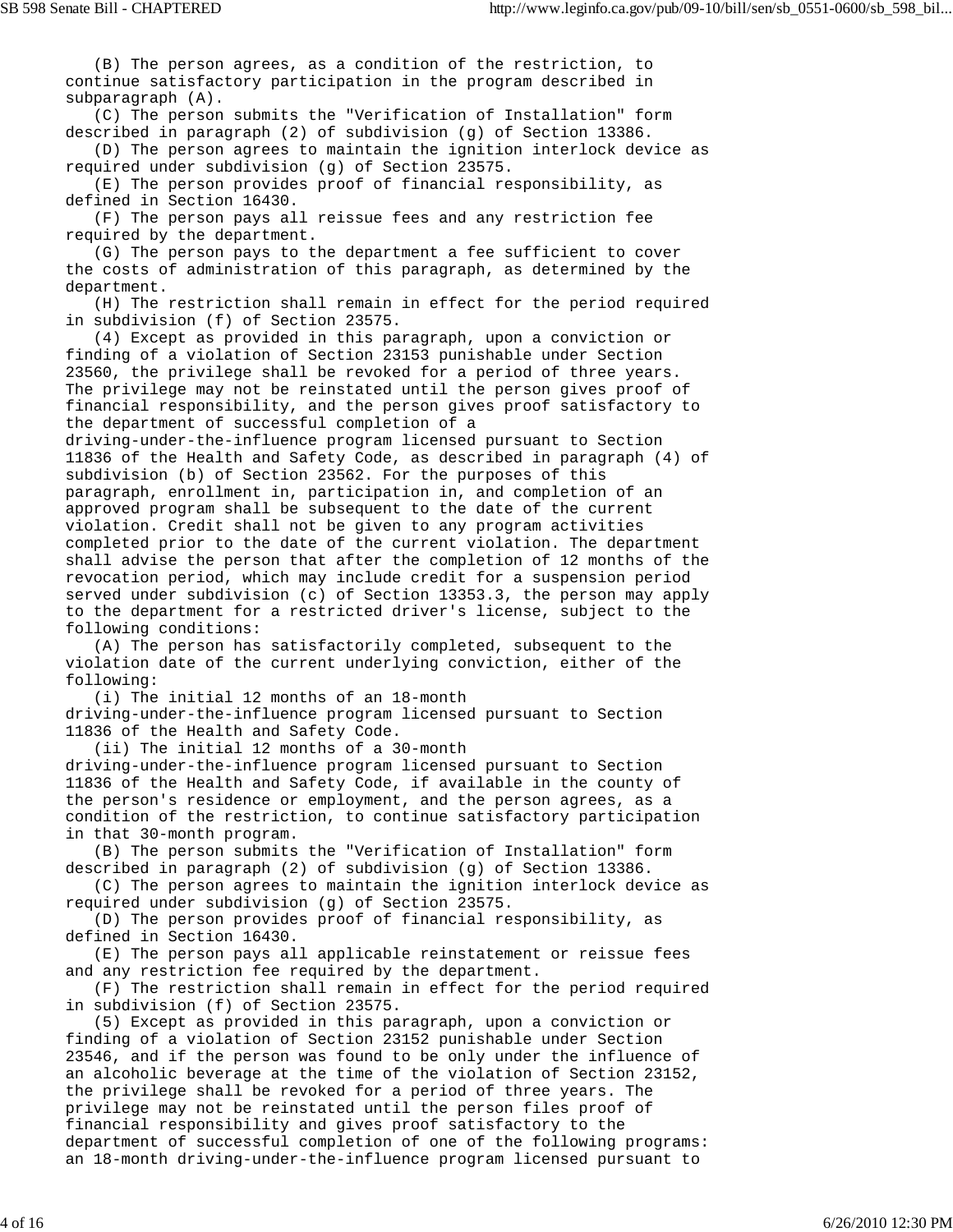Section 11836 of the Health and Safety Code, as described in subdivision (b) or (c) of Section 23548, or, if available in the county of the person's residence or employment, a 30-month driving-under-the-influence program licensed pursuant to Section 11836 of the Health and Safety Code, or a program specified in Section 8001 of the Penal Code. For the purposes of this paragraph, enrollment in, participation in, and completion of an approved program shall be subsequent to the date of the current violation. Credit shall not be given to any program activities completed prior to the date of the current violation. The department shall advise a person convicted or found to be in violation of subdivision (a) or (b) of Section 23152 that after completion of six months of the revocation period, which may include credit for a suspension period served under subdivision (c) of Section 13353.3, the person may apply to the department for a restricted driver's license. Eligibility for the restricted driver's license is subject to the following conditions:

 (A) The person has satisfactorily provided, subsequent to the violation date of the current underlying conviction, one of the following:

 (i) With regard to a conviction under subdivision (a) or (b) of Section 23152, proof of enrollment in an 18-month driving-under-the-influence program licensed pursuant to Section 11836 of the Health and Safety Code.

 (ii) With regard to a conviction under subdivision (a) or (b) of Section 23152, proof of enrollment in a 30-month driving-under-the-influence program licensed pursuant to Section 11836 of the Health and Safety Code, if available in the county of the person's residence or employment, and the person agrees, as a condition of the restriction, to continue satisfactory participation in the 30-month driving-under-the-influence program.

 (B) The person submits the "Verification of Installation" form described in paragraph (2) of subdivision (g) of Section 13386.

 (C) The person agrees to maintain the ignition interlock device as required under subdivision (g) of Section 23575.

 (D) The person provides proof of financial responsibility, as defined in Section 16430.

 (E) An individual convicted of a violation of Section 23152 punishable under Section 23546 may also, at any time after sentencing, petition the court for referral to an 18-month driving-under-the-influence program licensed pursuant to Section 11836 of the Health and Safety Code, or, if available in the county of the person's residence or employment, a 30-month driving-under-the-influence program licensed pursuant to Section 11836 of the Health and Safety Code. Unless good cause is shown, the court shall order the referral.

 (F) The person pays all applicable reinstatement or reissue fees and any restriction fee required by the department.

 (G) The person pays to the department a fee sufficient to cover the costs of administration of this paragraph, as determined by the department.

 (H) The restriction shall remain in effect for the period required in subdivision (f) of Section 23575.

 (6) Except as provided in this paragraph, upon a conviction or finding of a violation of Section 23152 punishable under Section 23540, and if the person was found to be under the influence of any drug or the combined influence of any drug and an alcoholic beverage, the privilege shall be suspended for two years. The privilege may not be reinstated until the person gives proof of financial responsibility and gives proof satisfactory to the department of successful completion of a driving-under-the-influence program licensed pursuant to Section 11836 of the Health and Safety Code as described in subdivision (b) of Section 23542. For the purposes of this paragraph, enrollment in, participation in, and completion of an approved program shall be subsequent to the date of the current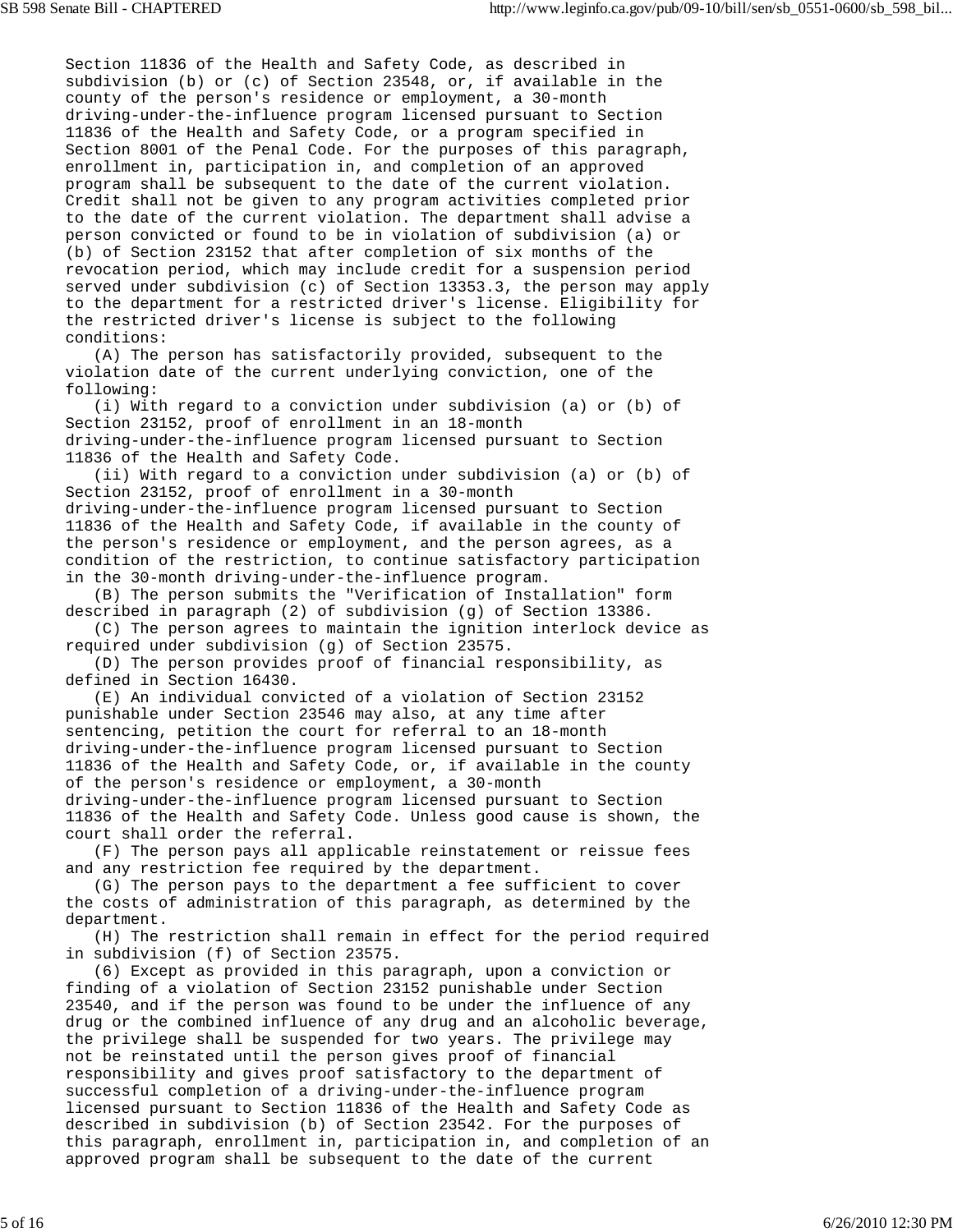violation. Credit shall not be given to any program activities completed prior to the date of the current violation. The department shall advise the person that after completion of 12 months of the suspension period, which may include credit for a suspension period served under subdivision (c) of Section 13353.3, the person may apply to the department for a restricted driver's license, subject to the following conditions:

 (A) The person has satisfactorily provided, subsequent to the violation date of the current underlying conviction, either of the following:

 (i) Proof of enrollment in an 18-month driving-under-the-influence program licensed pursuant to Section 11836 of the Health and Safety Code.

 (ii) Proof of enrollment in a 30-month driving-under-the-influence program licensed pursuant to Section 11836 of the Health and Safety Code, if available in the county of the person's residence or employment.

 (B) The person agrees, as a condition of the restriction, to continue satisfactory participation in the program described in subparagraph (A).

 (C) The person submits the "Verification of Installation" form described in paragraph (2) of subdivision (g) of Section 13386.

 (D) The person agrees to maintain the ignition interlock device as required under subdivision (g) of Section 23575.

 (E) The person provides proof of financial responsibility, as defined in Section 16430.

 (F) The person pays all administrative fees or reissue fees and any restriction fee required by the department.

 (G) The restriction shall remain in effect for the period required in subdivision (f) of Section 23575.

 (7) Except as provided in this paragraph, upon a conviction or finding of a violation of Section 23152 punishable under Section 23546, and if the person was found to be under the influence of any drug or the combined influence of any drug and an alcoholic beverage, the privilege shall be revoked for a period of three years. The privilege may not be reinstated until the person files proof of financial responsibility and gives proof satisfactory to the department of successful completion of an 18-month driving-under-the-influence program licensed pursuant to Section 11836 of the Health and Safety Code, as described in subdivision (b) or (c) of Section 23548, or, if available in the county of the person' s residence or employment, a 30-month driving-under-the-influence program licensed pursuant to Section 11836 of the Health and Safety Code, or a program specified in Section 8001 of the Penal Code. For the purposes of this paragraph, enrollment in, participation in, and completion of an approved program shall be subsequent to the date of the current violation. Credit shall not be given to any program activities completed prior to the date of the current violation. The department shall advise the person that after completion of 12 months of the revocation period, which may include credit for a suspension period served under subdivision (c) of Section 13353.3, the person may apply to the department for a restricted driver's license, subject to the following conditions:

 (A) The person has satisfactorily completed, subsequent to the violation date of the current underlying conviction, either of the following:

 (i) The initial 12 months of an 18-month driving-under-the-influence program licensed pursuant to Section 11836 of the Health and Safety Code.

 (ii) The initial 12 months of a 30-month driving-under-the-influence program licensed pursuant to Section 11836 of the Health and Safety Code, if available in the county of the person's residence or employment, and the person agrees, as a condition of the restriction, to continue satisfactory participation in the 30-month driving-under-the-influence program.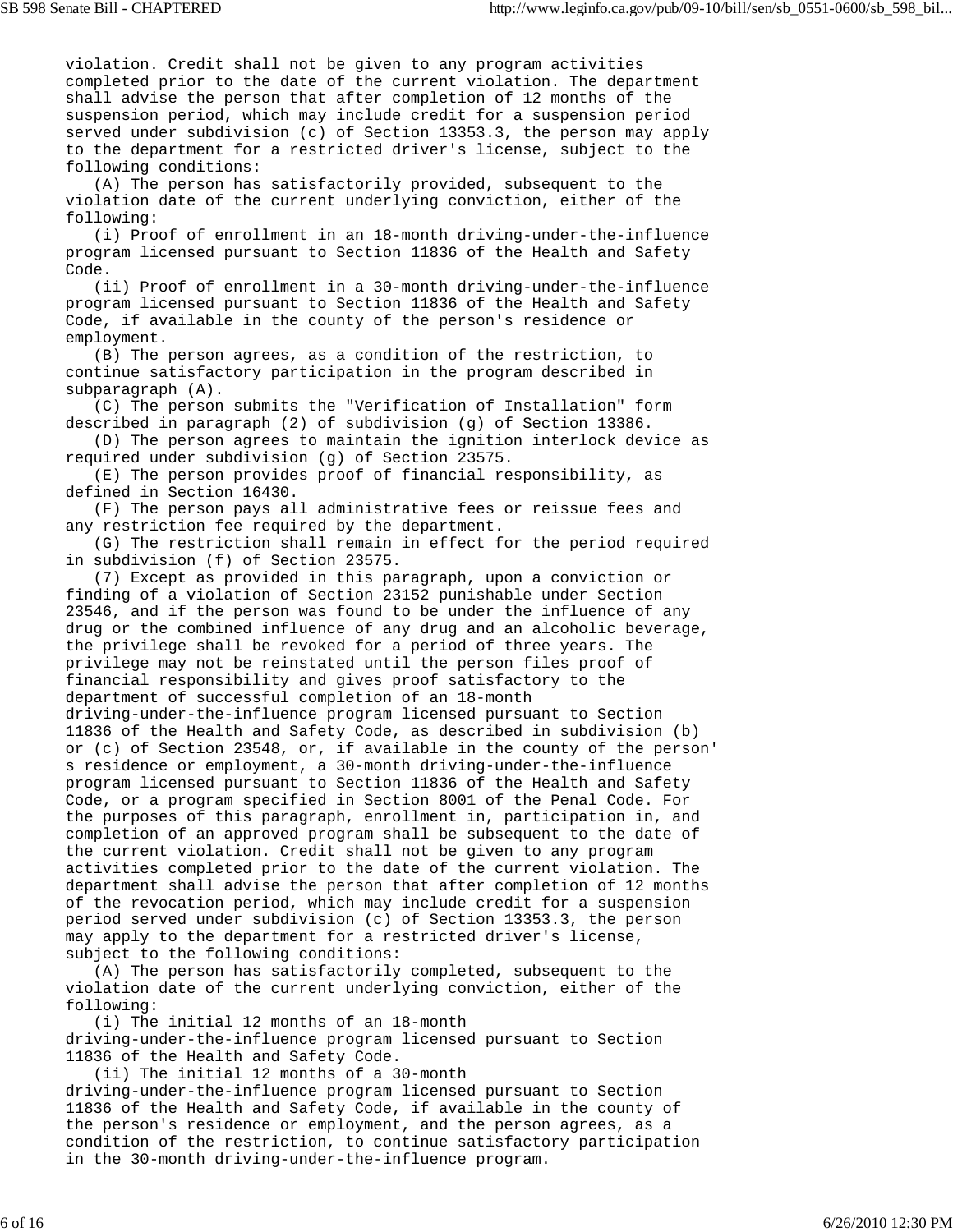(B) The person submits the "Verification of Installation" form described in paragraph (2) of subdivision (g) of Section 13386.

 (C) The person agrees to maintain the ignition interlock device as required under subdivision (g) of Section 23575.

 (D) The person provides proof of financial responsibility, as defined in Section 16430.

 (E) An individual convicted of a violation of Section 23152 punishable under Section 23546 may also, at any time after sentencing, petition the court for referral to an 18-month driving-under-the-influence program licensed pursuant to Section 11836 of the Health and Safety Code, or, if available in the county of the person's residence or employment, a 30-month driving-under-the-influence program licensed pursuant to Section 11836 of the Health and Safety Code. Unless good cause is shown, the court shall order the referral.

 (F) The person pays all applicable reinstatement or reissue fees and any restriction fee required by the department.

 (G) The restriction shall remain in effect for the period required in subdivision (f) of Section 23575.

 (8) Except as provided in this paragraph, upon a conviction or finding of a violation of Section 23153 punishable under Section 23550.5 or 23566, the privilege shall be revoked for a period of five years. The privilege may not be reinstated until the person gives proof of financial responsibility and proof satisfactory to the department of successful completion of one of the following programs: an 18-month driving-under-the-influence program licensed pursuant to Section 11836 of the Health and Safety Code, as described in subdivision (b) of Section 23568 or, if available in the county of the person's residence or employment, a 30-month driving-under-the-influence program licensed pursuant to Section 11836 of the Health and Safety Code, or a program specified in

Section 8001 of the Penal Code. For the purposes of this paragraph, enrollment in, participation in, and completion of an approved program shall be subsequent to the date of the current violation. Credit shall not be given to any program activities completed prior to the date of the current violation. The department shall advise the person that after the completion of 12 months of the revocation period, which may include credit for a suspension period served under subdivision (c) of Section 13353.3, the person may apply to the department for a restricted driver's license, subject to the following conditions:

 (A) The person has satisfactorily completed, subsequent to the violation date of the current underlying conviction, either of the following:

 (i) The initial 12 months of a 30-month driving-under-the-influence program licensed pursuant to Section 11836 of the Health and Safety Code, if available in the county of the person's residence or employment, and the person agrees, as a condition of the restriction, to continue satisfactory participation in the 30-month driving-under-the-influence program.

 (ii) The initial 12 months of an 18-month driving-under-the-influence program licensed pursuant to Section 11836 of the Health and Safety Code, if a 30-month program is unavailable in the person's county of residence or employment.

 (B) The person submits the "Verification of Installation" form described in paragraph (2) of subdivision (g) of Section 13386.

 (C) The person agrees to maintain the ignition interlock device as required under subdivision (g) of Section 23575.

 (D) The person provides proof of financial responsibility, as defined in Section 16430.

 (E) An individual convicted of a violation of Section 23153 punishable under Section 23566 may also, at any time after sentencing, petition the court for referral to an 18-month driving-under-the-influence program or, if available in the county of the person's residence or employment, a 30-month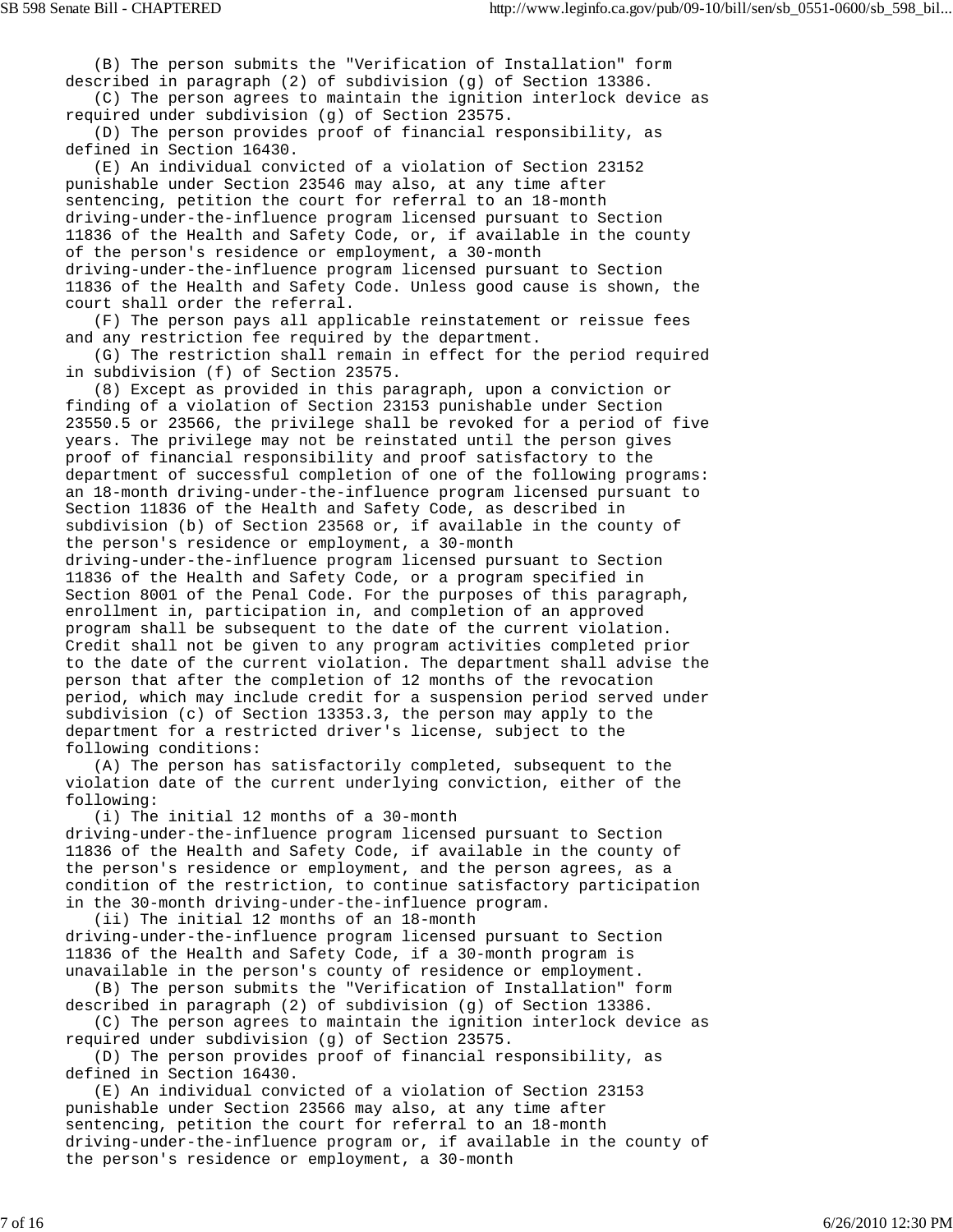driving-under-the-influence program licensed pursuant to Section 11836 of the Health and Safety Code. Unless good cause is shown, the court shall order the referral.

 (F) The person pays all applicable reinstatement or reissue fees and any restriction fee required by the department.

 (G) The restriction shall remain in effect for the period required in subdivision (f) of Section 23575.

 (9) Except as provided in this paragraph, upon a conviction or finding of a violation of Section 23152 punishable under Section 23550 or 23550.5, or Section 23153 punishable under Section 23550.5 the privilege shall be revoked for a period of four years. The privilege may not be reinstated until the person gives proof of financial responsibility and proof satisfactory to the department of successful completion of one of the following programs: an 18-month driving-under-the-influence program licensed pursuant to Section 11836 of the Health and Safety Code, or, if available in the county of the person's residence or employment, a 30-month driving-under-the-influence program licensed pursuant to Section 11836 of the Health and Safety Code, or a program specified in Section 8001 of the Penal Code. For the purposes of this paragraph, enrollment in, participation in, and completion of an approved program shall be subsequent to the date of the current violation. Credit shall not be given to any program activities completed prior to the date of the current violation. The department shall advise the person that after the completion of 12 months of the revocation period, which may include credit for a suspension period served under subdivision (c) of Section 13353.3, the person may apply to the department for a restricted driver's license, subject to the following conditions:

 (A) The person has satisfactorily completed, subsequent to the violation date of the current underlying conviction, either of the following:

 (i) The initial 12 months of an 18-month driving-under-the-influence program licensed pursuant to Section 11836 of the Health and Safety Code.

 (ii) The initial 12 months of a 30-month driving-under-the-influence program licensed pursuant to Section 11836 of the Health and Safety Code, if available in the county of the person's residence or employment, and the person agrees, as a condition of the restriction, to continue satisfactory participation in the 30-month driving-under-the-influence program.

 (B) The person submits the "Verification of Installation" form described in paragraph (2) of subdivision (g) of Section 13386.

 (C) The person agrees to maintain the ignition interlock device as required under subdivision (g) of Section 23575.

 (D) The person provides proof of financial responsibility, as defined in Section 16430.

 (E) An individual convicted of a violation of Section 23152 punishable under Section 23550 may also, at any time after sentencing, petition the court for referral to an 18-month driving-under-the-influence program or, if available in the county of the person's residence or employment, a 30-month driving-under-the-influence program licensed pursuant to Section 11836 of the Health and Safety Code. Unless good cause is shown, the court shall order the referral.

 (F) The person pays all applicable reinstatement or reissue fees and any restriction fee required by the department.

 (G) The restriction shall remain in effect for the period required in subdivision (f) of Section 23575.

 (10) Upon a conviction or finding of a violation of subdivision (a) of Section 23109 that is punishable under subdivision (e) of that section or Section 23109.1, the privilege shall be suspended for a period of 90 days to six months, if ordered by the court. The privilege may not be reinstated until the person gives proof of financial responsibility, as defined in Section 16430.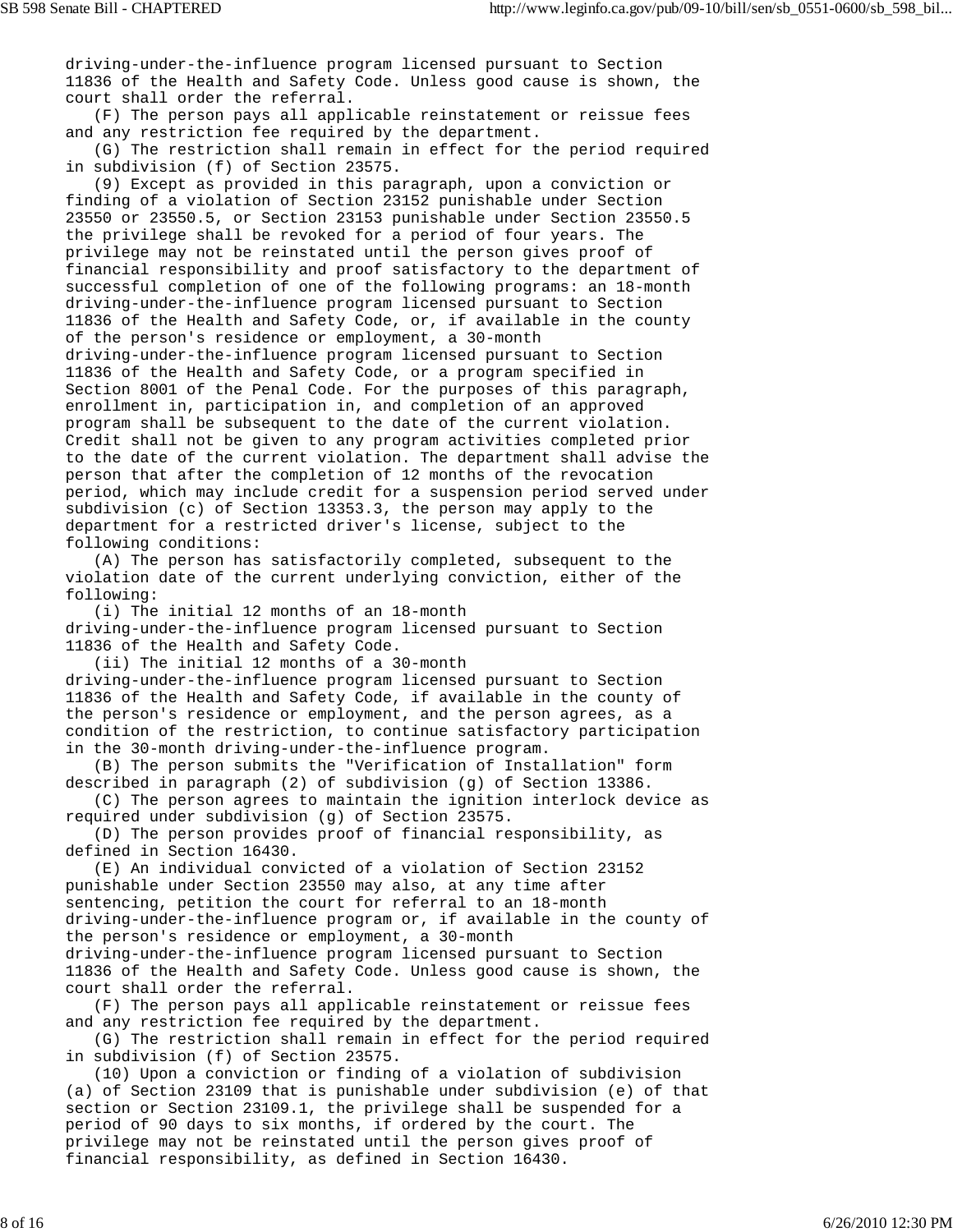(11) Upon a conviction or finding of a violation of subdivision (a) of Section 23109 that is punishable under subdivision (f) of that section, the privilege shall be suspended for a period of six months, if ordered by the court. The privilege may not be reinstated until the person gives proof of financial responsibility, as defined in Section 16430.

 (b) For the purpose of paragraphs (2) to (11), inclusive, of subdivision (a), the finding of the juvenile court judge, the juvenile hearing officer, or the referee of a juvenile court of a commission of a violation of Section 23152 or 23153 or subdivision (a) of Section 23109 or Section 23109.1, as specified in subdivision (a) of this section, is a conviction.

 (c) A judge of a juvenile court, juvenile hearing officer, or referee of a juvenile court shall immediately report the findings specified in subdivision (a) to the department.

 (d) A conviction of an offense in a state, territory, or possession of the United States, the District of Columbia, the Commonwealth of Puerto Rico, or Canada that, if committed in this state, would be a violation of Section 23152, is a conviction of Section 23152 for the purposes of this section, and a conviction of an offense that, if committed in this state, would be a violation of Section 23153, is a conviction of Section 23153 for the purposes of this section. The department shall suspend or revoke the privilege to operate a motor vehicle pursuant to this section upon receiving notice of that conviction.

 (e) For the purposes of the restriction conditions specified in paragraphs (3) to (9), inclusive, of subdivision (a), the department shall terminate the restriction imposed pursuant to this section and shall suspend or revoke the person's driving privilege upon receipt of notification from the driving-under-the-influence program that the person has failed to comply with the program requirements. The person's driving privilege shall remain suspended or revoked for the remaining period of the original suspension or revocation imposed under this section and until all reinstatement requirements described in this section are met.

 (f) For the purposes of this section, completion of a program is the following:

 (1) Satisfactory completion of all program requirements approved pursuant to program licensure, as evidenced by a certificate of completion issued, under penalty of perjury, by the licensed program.

 (2) Certification, under penalty of perjury, by the director of a program specified in Section 8001 of the Penal Code, that the person has completed a program specified in Section 8001 of the Penal Code.

 (g) The holder of a commercial driver's license who was operating a commercial motor vehicle, as defined in Section 15210, at the time of a violation that resulted in a suspension or revocation of the person's noncommercial driving privilege under this section is not eligible for the restricted driver's license authorized under paragraphs (3) to (9), inclusive, of subdivision (a).

 SEC. 2. Section 13352.5 of the Vehicle Code is amended to read: 13352.5. (a) The department shall issue a restricted driver's license to a person whose driver's license was suspended under paragraph (3) of subdivision (a) of Section 13352, if all of the following requirements have been met:

 (1) Proof satisfactory to the department of enrollment in, or completion of, a driving-under-the-influence program licensed pursuant to Section 11836 of the Health and Safety Code, as described in subdivision (b) of Section 23542 has been received in the department's headquarters.

 (2) The person submits proof of financial responsibility, as described in Section 16430.

 (3) The person completes not less than 90 days of the suspension period imposed under paragraph (3) of subdivision (a) of Section 13352. The 90 days may include credit for any suspension period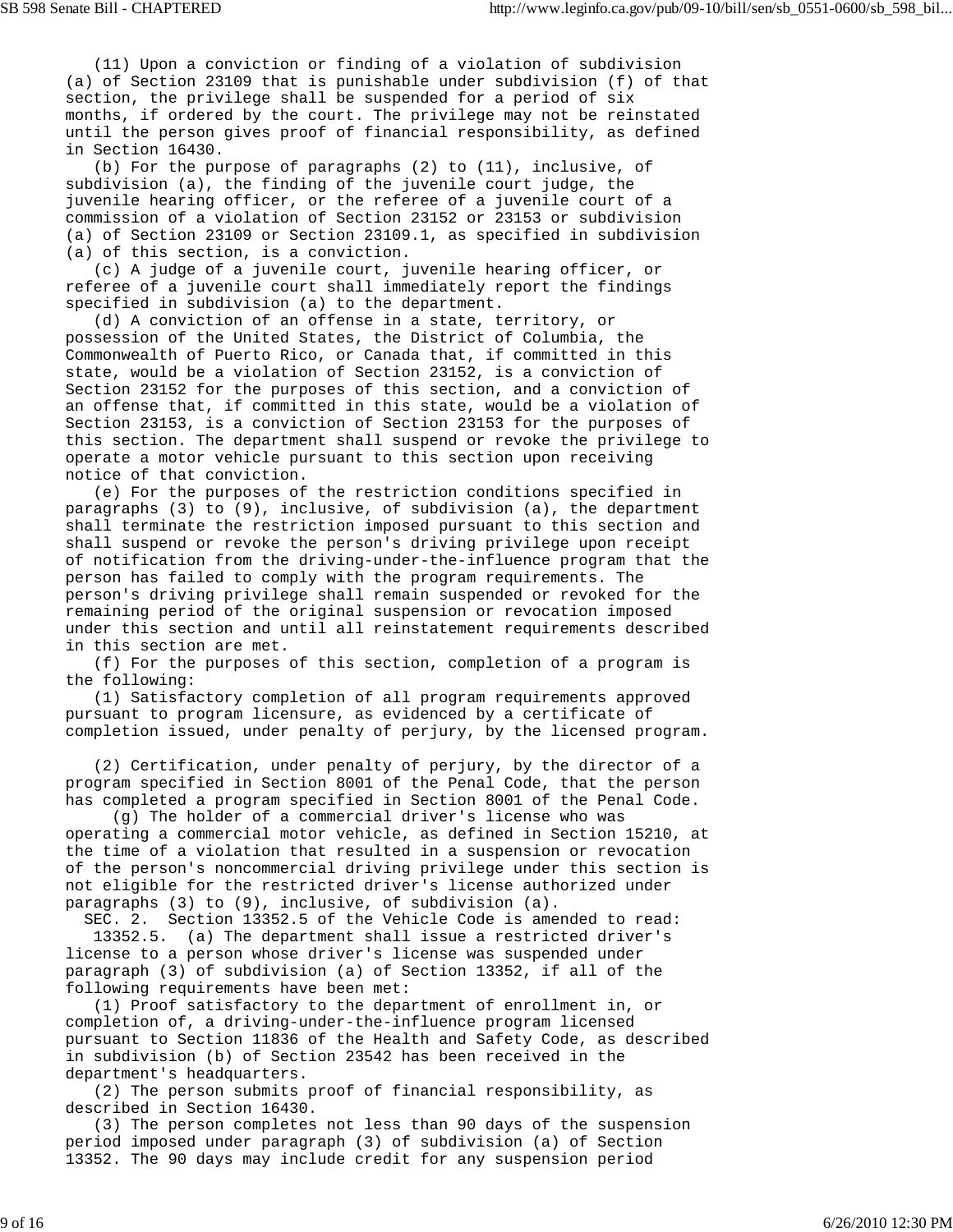served under subdivision (c) of Section 13353.3.

 (4) The person pays all applicable reinstatement or reissue fees and any restriction fee required by the department.

 (b) The restriction of the driving privilege shall become effective when the department receives all of the documents and fees required under subdivision (a) and shall remain in effect until the final day of the original suspension imposed under paragraph (3) of subdivision (a) of Section 13352, or until the date all reinstatement requirements described in Section 13352 have been met, whichever date is later.

 (c) The restriction of the driving privilege shall be limited to the hours necessary for driving to and from the person's place of employment, driving during the course of employment, and driving to and from activities required in the driving-under-the-influence program.

 (d) Whenever the driving privilege is restricted under this section, proof of financial responsibility, as defined in Section 16430, shall be maintained for three years. If the person does not maintain that proof of financial responsibility at any time during the restriction, the driving privilege shall be suspended until the proof required under Section 16484 is received by the department.

 (e) For the purposes of this section, enrollment in, participation in, and completion of an approved program shall be subsequent to the date of the current violation. Credit shall not be given to any program activities completed prior to the date of the current violation.

 (f) The department shall terminate the restriction imposed pursuant to this section and shall suspend the privilege to drive under paragraph (3) of subdivision (a) of Section 13352 upon receipt of notification from the driving-under-the-influence program that the person has failed to comply with the program requirements.

 (g) If, upon conviction, the court has made the determination, as authorized under subdivision (b) of Section 23540 or subdivision (d) of Section 23542, to disallow the issuance of a restricted driver's license, the department shall not issue a restricted driver's license under this section.

 (h) A person restricted pursuant to this section may apply to the department for a restricted driver's license, subject to the conditions specified in paragraph (3) of subdivision (a) of Section 13352. Whenever proof of financial responsibility has already been provided and a restriction fee has been paid in compliance with restrictions described in this section, and the offender subsequently receives an ignition interlock device restriction described in paragraph (3) of subdivision (a) of Section 13352, the proof of financial responsibility period shall not be extended beyond the previously established term and no additional restriction fee shall be required.

 (i) This section applies to a person who meets all of the following conditions:

 (1) Has been convicted of a violation of Section 23152 that occurred on or before July 1, 1999, and is punishable under Section 23540, or former Section 23165.

 (2) Was granted probation for the conviction subject to conditions imposed under subdivision (b) of Section 23542, or under subdivision (b) of former Section 23166.

 (3) Is no longer subject to the probation described in paragraph (2).

 (4) Has not completed the licensed driving-under-the-influence program under paragraph (3) of subdivision (a) of Section 13352 for reinstatement of the driving privilege.

 (5) Has no violations in his or her driving record that would preclude issuance of a restricted driver's license.

SEC. 3. Section 23109 of the Vehicle Code is amended to read:

 23109. (a) A person shall not engage in a motor vehicle speed contest on a highway. As used in this section, a motor vehicle speed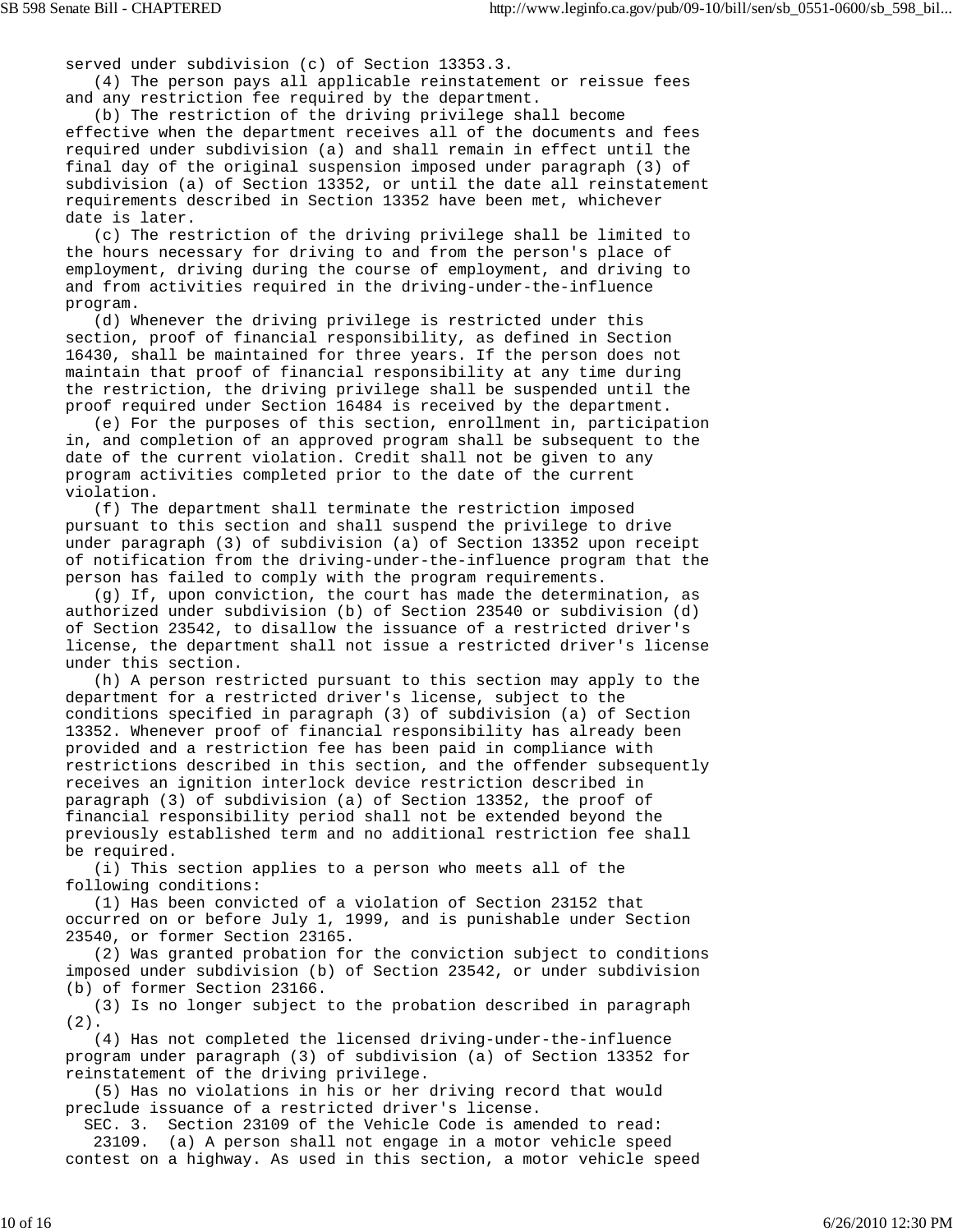contest includes a motor vehicle race against another vehicle, a clock, or other timing device. For purposes of this section, an event in which the time to cover a prescribed route of more than 20 miles is measured, but where the vehicle does not exceed the speed limits, is not a speed contest.

 (b) A person shall not aid or abet in any motor vehicle speed contest on any highway.

 (c) A person shall not engage in a motor vehicle exhibition of speed on a highway, and a person shall not aid or abet in a motor vehicle exhibition of speed on any highway.

 (d) A person shall not, for the purpose of facilitating or aiding or as an incident to any motor vehicle speed contest or exhibition upon a highway, in any manner obstruct or place a barricade or obstruction or assist or participate in placing a barricade or obstruction upon any highway.

 (e) (1) A person convicted of a violation of subdivision (a) shall be punished by imprisonment in a county jail for not less than 24 hours nor more than 90 days or by a fine of not less than three hundred fifty-five dollars (\$355) nor more than one thousand dollars (\$1,000), or by both that fine and imprisonment. That person shall also be required to perform 40 hours of community service. The court may order the privilege to operate a motor vehicle suspended for 90 days to six months, as provided in paragraph (10) of subdivision (a) of Section 13352. The person's privilege to operate a motor vehicle may be restricted for 90 days to six months to necessary travel to and from that person's place of employment and, if driving a motor vehicle is necessary to perform the duties of the person's employment, restricted to driving in that person's scope of employment. This subdivision does not interfere with the court's power to grant probation in a suitable case.

 (2) If a person is convicted of a violation of subdivision (a) and that violation proximately causes bodily injury to a person other than the driver, the person convicted shall be punished by imprisonment in a county jail for not less than 30 days nor more than six months or by a fine of not less than five hundred dollars (\$500) nor more than one thousand dollars (\$1,000), or by both that fine and imprisonment.

 (f) (1) If a person is convicted of a violation of subdivision (a) for an offense that occurred within five years of the date of a prior offense that resulted in a conviction of a violation of subdivision (a), that person shall be punished by imprisonment in a county jail for not less than four days nor more than six months, and by a fine of not less than five hundred dollars (\$500) nor more than one thousand dollars (\$1,000).

 (2) If the perpetration of the most recent offense within the five-year period described in paragraph (1) proximately causes bodily injury to a person other than the driver, a person convicted of that second violation shall be imprisoned in a county jail for not less than 30 days nor more than six months and by a fine of not less than five hundred dollars (\$500) nor more than one thousand dollars (\$1,000).

 (3) If the perpetration of the most recent offense within the five-year period described in paragraph (1) proximately causes serious bodily injury, as defined in paragraph (4) of subdivision (f) of Section 243 of the Penal Code, to a person other than the driver, a person convicted of that second violation shall be imprisoned in the state prison, or in a county jail for not less than 30 days nor more than one year, and by a fine of not less than five hundred dollars (\$500) nor more than one thousand dollars (\$1,000).

 (4) The court shall order the privilege to operate a motor vehicle of a person convicted under paragraph (1), (2), or (3) suspended for a period of six months, as provided in paragraph (11) of subdivision (a) of Section 13352. In lieu of the suspension, the person's privilege to operate a motor vehicle may be restricted for six months to necessary travel to and from that person's place of employment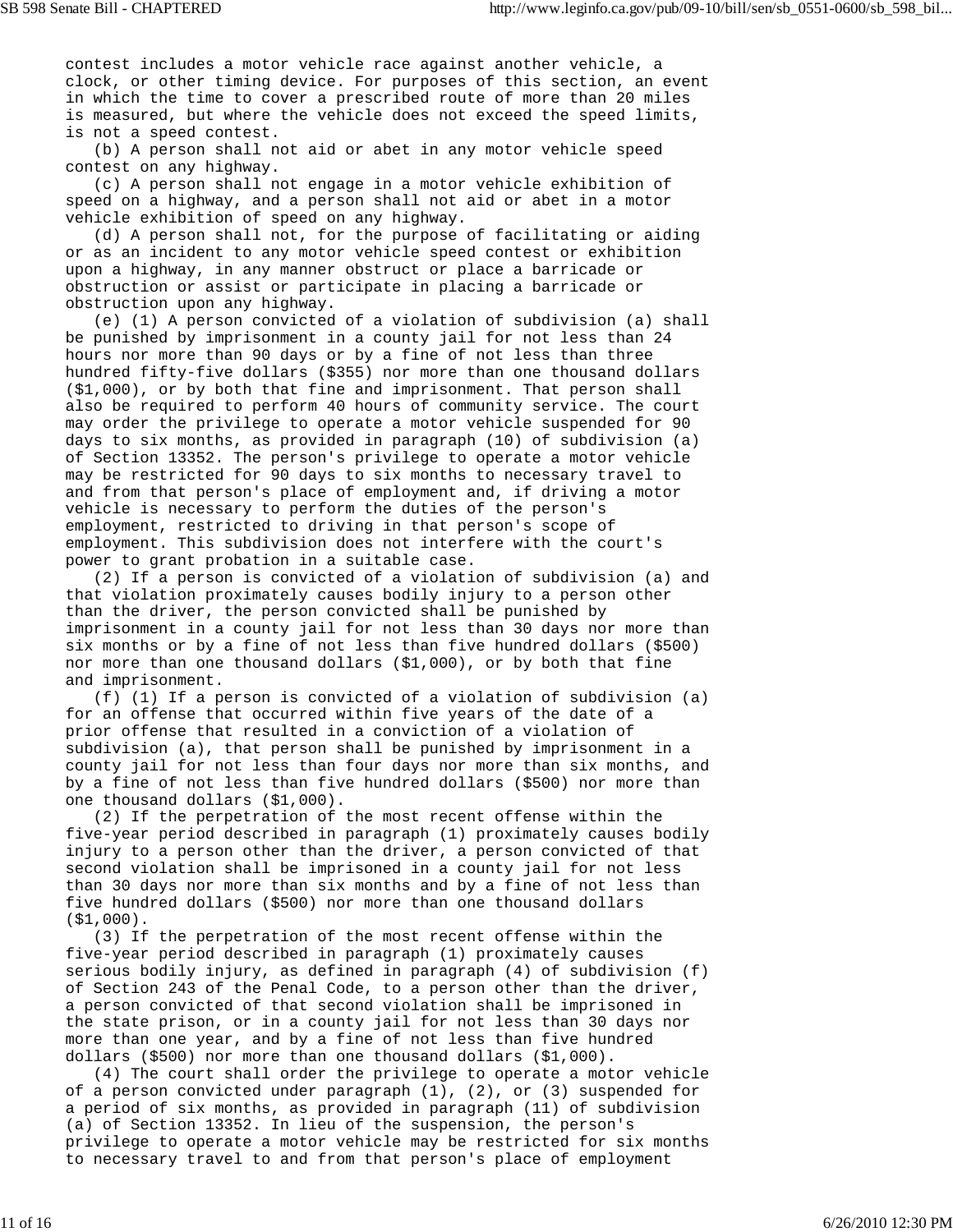and, if driving a motor vehicle is necessary to perform the duties of the person's employment, restricted to driving in that person's scope of employment.

 (5) This subdivision does not interfere with the court's power to grant probation in a suitable case.

 (g) If the court grants probation to a person subject to punishment under subdivision (f), in addition to subdivision (f) and any other terms and conditions imposed by the court, which may include a fine, the court shall impose as a condition of probation that the person be confined in a county jail for not less than 48 hours nor more than six months. The court shall order the person's privilege to operate a motor vehicle to be suspended for a period of six months, as provided in paragraph (11) of subdivision (a) of Section 13352 or restricted pursuant to subdivision (f).

 (h) If a person is convicted of a violation of subdivision (a) and the vehicle used in the violation is registered to that person, the vehicle may be impounded at the registered owner's expense for not less than one day nor more than 30 days.

 (i) A person who violates subdivision (b), (c), or (d) shall upon conviction of that violation be punished by imprisonment in a county jail for not more than 90 days, by a fine of not more than five hundred dollars (\$500), or by both that fine and imprisonment.

 (j) If a person's privilege to operate a motor vehicle is restricted by a court pursuant to this section, the court shall clearly mark the restriction and the dates of the restriction on that person's driver's license and promptly notify the Department of Motor Vehicles of the terms of the restriction in a manner prescribed by the department. The Department of Motor Vehicles shall place that restriction in the person's records in the Department of Motor Vehicles and enter the restriction on a license subsequently issued by the Department of Motor Vehicles to that person during the period of the restriction.

 (k) The court may order that a person convicted under this section, who is to be punished by imprisonment in a county jail, be imprisoned on days other than days of regular employment of the person, as determined by the court.

 ( *l* ) This section shall be known and may be cited as the Louis Friend Memorial Act.

 SEC. 4. Section 23550 of the Vehicle Code is amended to read: 23550. (a) If a person is convicted of a violation of Section 23152 and the offense occurred within 10 years of three or more separate violations of Section 23103, as specified in Section 23103.5, or Section 23152 or 23153, or any combination thereof, that resulted in convictions, that person shall be punished by imprisonment in the state prison, or in a county jail for not less than 180 days nor more than one year, and by a fine of not less than three hundred ninety dollars (\$390) nor more than one thousand dollars (\$1,000). The person's privilege to operate a motor vehicle shall be revoked by the Department of Motor Vehicles pursuant to paragraph (9) of subdivision (a) of Section 13352. The court shall require the person to surrender the driver's license to the court in accordance with Section 13550.

 (b) A person convicted of a violation of Section 23152 punishable under this section shall be designated as a habitual traffic offender for a period of three years, subsequent to the conviction. The person shall be advised of this designation pursuant to subdivision (b) of Section 13350.

 SEC. 5. Section 23550.5 of the Vehicle Code is amended to read: 23550.5. (a) A person is guilty of a public offense, punishable by imprisonment in the state prison or confinement in a county jail for not more than one year and by a fine of not less than three hundred ninety dollars (\$390) nor more than one thousand dollars (\$1,000) if that person is convicted of a violation of Section 23152 or 23153, and the offense occurred within 10 years of any of the following: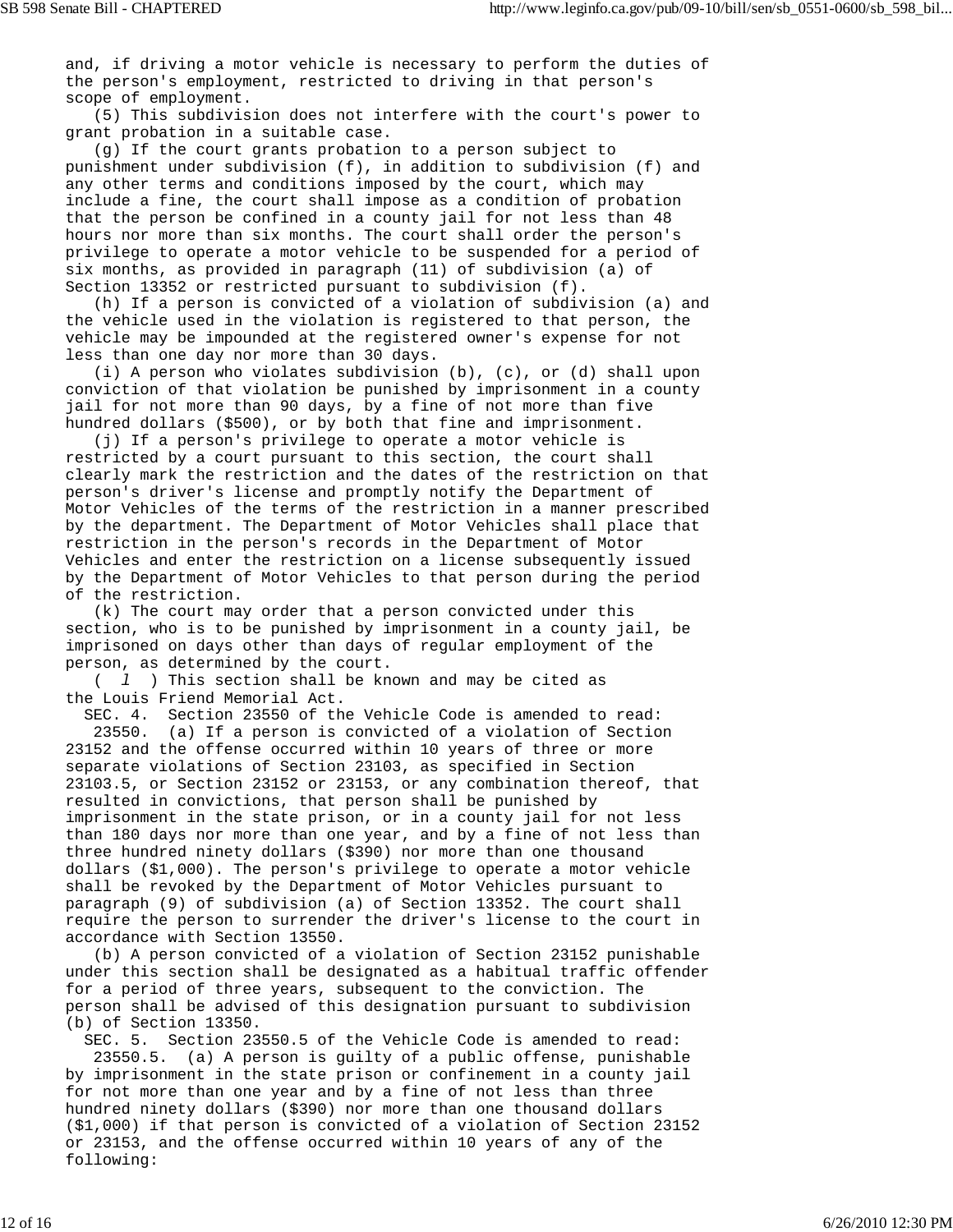(1) A prior violation of Section 23152 that was punished as a felony under Section 23550 or this section, or both, or under former Section 23175 or former Section 23175.5, or both.

 (2) A prior violation of Section 23153 that was punished as a felony.

 (3) A prior violation of paragraph (1) of subdivision (c) of Section 192 of the Penal Code that was punished as a felony.

 (b) Each person who, having previously been convicted of a violation of subdivision (a) of Section 191.5 of the Penal Code, a felony violation of subdivision (b) of Section 191.5, or a violation of subdivision (a) of Section 192.5 of the Penal Code, is subsequently convicted of a violation of Section 23152 or 23153 is guilty of a public offense punishable by imprisonment in the state prison or confinement in a county jail for not more than one year and by a fine of not less than three hundred ninety dollars (\$390) nor more than one thousand dollars (\$1,000).

 (c) The privilege to operate a motor vehicle of a person convicted of a violation that is punishable under subdivision (a) or (b) shall be revoked by the department under paragraph (9) of subdivision (a) of Section 13352, unless paragraph (8) of subdivision (a) of Section 13352 is also applicable, in which case the privilege shall be revoked under that provision. The court shall require the person to surrender the driver's license to the court in accordance with Section 13550.

 (d) A person convicted of a violation of Section 23152 or 23153 that is punishable under this section shall be designated as a habitual traffic offender for a period of three years, subsequent to the conviction. The person shall be advised of this designation under subdivision (b) of Section 13350.

 SEC. 6. Section 23552 of the Vehicle Code is amended to read: 23552. (a) (1) If the court grants probation to a person punished under Section 23550, in addition to the provisions of Section 23600 and any other terms and conditions imposed by the court, the court shall impose as conditions of probation that the person be confined in a county jail for at least 180 days but not more than one year and pay a fine of at least three hundred ninety dollars (\$390) but not more than one thousand dollars (\$1,000).

 (2) The person's privilege to operate a motor vehicle shall be revoked by the department under paragraph (9) of subdivision (a) of Section 13352. The court shall require the person to surrender the driver's license to the court in accordance with Section 13550.

 (b) In addition to subdivision (a), if the court grants probation to any person punished under Section 23550, the court may order as a condition of probation that the person participate, for at least 30 months subsequent to the underlying conviction and in a manner satisfactory to the court, in a driving-under-the-influence program licensed pursuant to Section 11836 of the Health and Safety Code. In lieu of the minimum term of imprisonment in subdivision (a), the court shall impose as a condition of probation under this subdivision that the person be confined in the county jail for at least 30 days but not more than one year. The court shall not order the treatment prescribed by this subdivision unless the person makes a specific request and shows good cause for the order, whether or not the person has previously completed a treatment program pursuant to subdivision (b) of Section 23542 or paragraph (4) of subdivision (b) of Section 23562. In order to enable all required persons to participate, each person shall pay the program costs commensurate with the person's ability to pay as determined pursuant to Section 11837.4 of the Health and Safety Code. No condition of probation required pursuant to this subdivision is a basis for reducing any other probation requirement in this section or Section 23600 or for avoiding the mandatory license revocation provisions of paragraph (9) of subdivision (a) of Section 13352.

 (c) In addition to Section 23600 and subdivision (a), if the court grants probation to any person punished under Section 23550 who has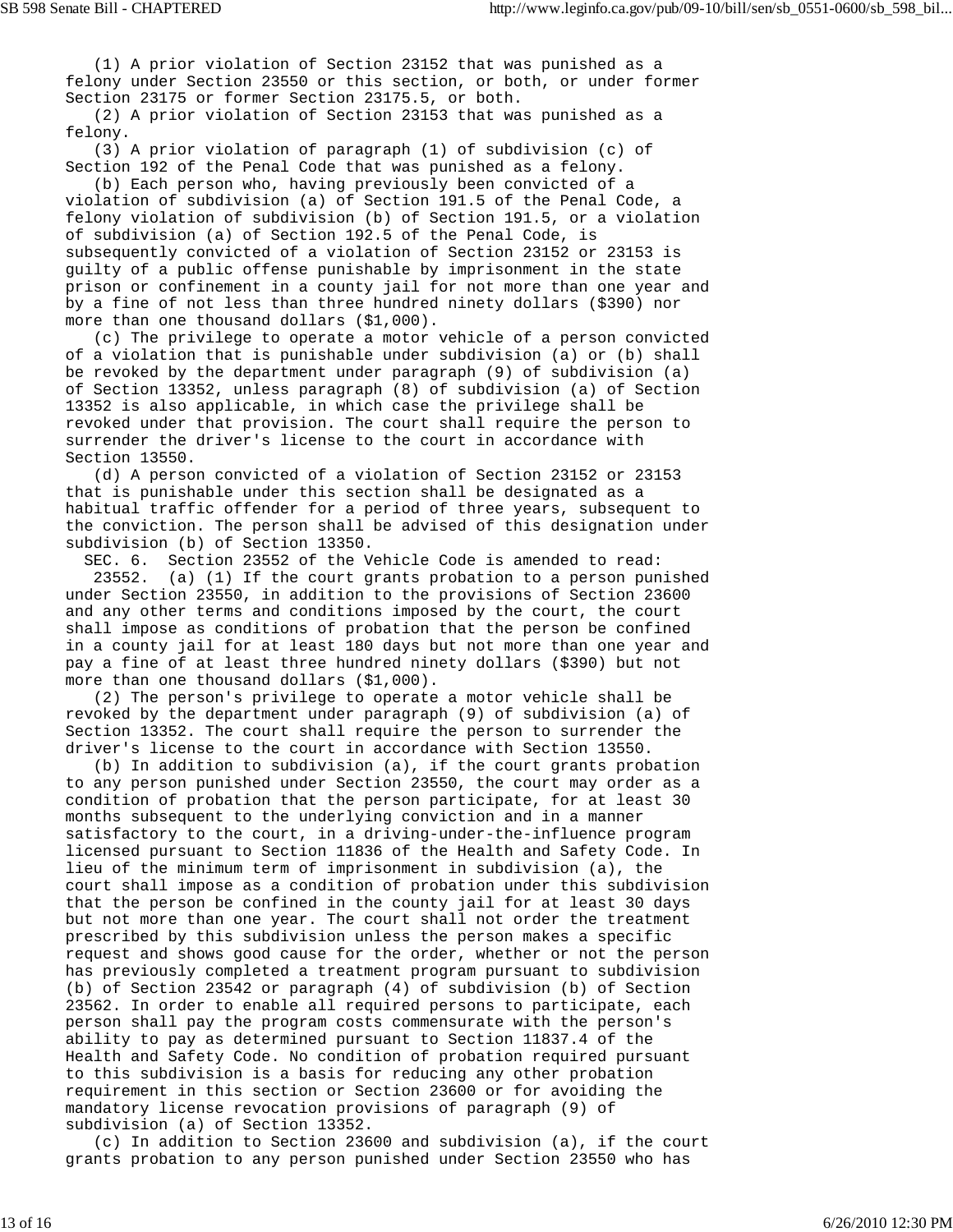not previously completed a treatment program pursuant to subdivision (b) of Section 23542 or paragraph (4) of subdivision (b) of Section 23562, and unless the person is ordered to participate in, and complete, a program under subdivision (b), the court shall impose as a condition of probation that the person, subsequent to the date of the current violation, enroll in and participate, for at least 18 months and in a manner satisfactory to the court, in a driving-under-the-influence program licensed pursuant to Section 11836 of the Health and Safety Code, as designated by the court. The person shall complete the entire program subsequent to, and shall not be given any credit for program activities completed prior to, the date of the current violation. A person who has previously completed a 12-month or 18-month driving-under-the-influence program licensed pursuant to Section 11836 of the Health and Safety Code shall not be eligible for referral pursuant to this subdivision unless a 30-month driving-under-the-influence program licensed pursuant to Section 11836 of the Health and Safety Code is not available for referral in the county of the person's residence or employment. A condition of probation required pursuant to this subdivision is not a basis for reducing any other probation requirement in this section or Section 23600 or for avoiding the mandatory license revocation provisions of paragraph (9) of subdivision (a) of Section 13352.

 (d) The court shall advise the person at the time of sentencing that the driving privilege may not be restored until the person provides proof satisfactory to the department of successful completion of a driving-under-the-influence program of the length required under this code that is licensed pursuant to Section 11836 of the Health and Safety Code.

 SEC. 7. Section 23566 of the Vehicle Code is amended to read: 23566. (a) If a person is convicted of a violation of Section 23153 and the offense occurred within 10 years of two or more separate violations of Section 23103, as specified in Section 23103.5, or Section 23152 or 23153, or any combination of these violations, that resulted in convictions, that person shall be punished by imprisonment in the state prison for a term of two, three, or four years and by a fine of not less than one thousand fifteen dollars (\$1,015) nor more than five thousand dollars (\$5,000). The person's privilege to operate a motor vehicle shall be revoked by the Department of Motor Vehicles pursuant to paragraph (8) of subdivision (a) of Section 13352. The court shall require the person to surrender the driver's license to the court in accordance with Section 13550.

 (b) If a person is convicted of a violation of Section 23153, and the act or neglect proximately causes great bodily injury, as defined in Section 12022.7 of the Penal Code, to any person other than the driver, and the offense occurred within 10 years of two or more separate violations of Section 23103, as specified in Section 23103.5, or Section 23152 or 23153, or any combination of these violations, that resulted in convictions, that person shall be punished by imprisonment in the state prison for a term of two, three, or four years and by a fine of not less than one thousand fifteen dollars (\$1,015) nor more than five thousand dollars (\$5,000). The person's privilege to operate a motor vehicle shall be revoked by the Department of Motor Vehicles pursuant to paragraph (8) of subdivision (a) of Section 13352. The court shall require the person to surrender the driver's license to the court in accordance with Section 13550.

 (c) If a person is convicted under subdivision (b), and the offense for which the person is convicted occurred within 10 years of four or more separate violations of Section 23103, as specified in Section 23103.5, or Section 23152 or 23153, or any combination of these violations, that resulted in convictions, that person shall, in addition and consecutive to the sentences imposed under subdivision (b), be punished by an additional term of imprisonment in the state prison for three years.